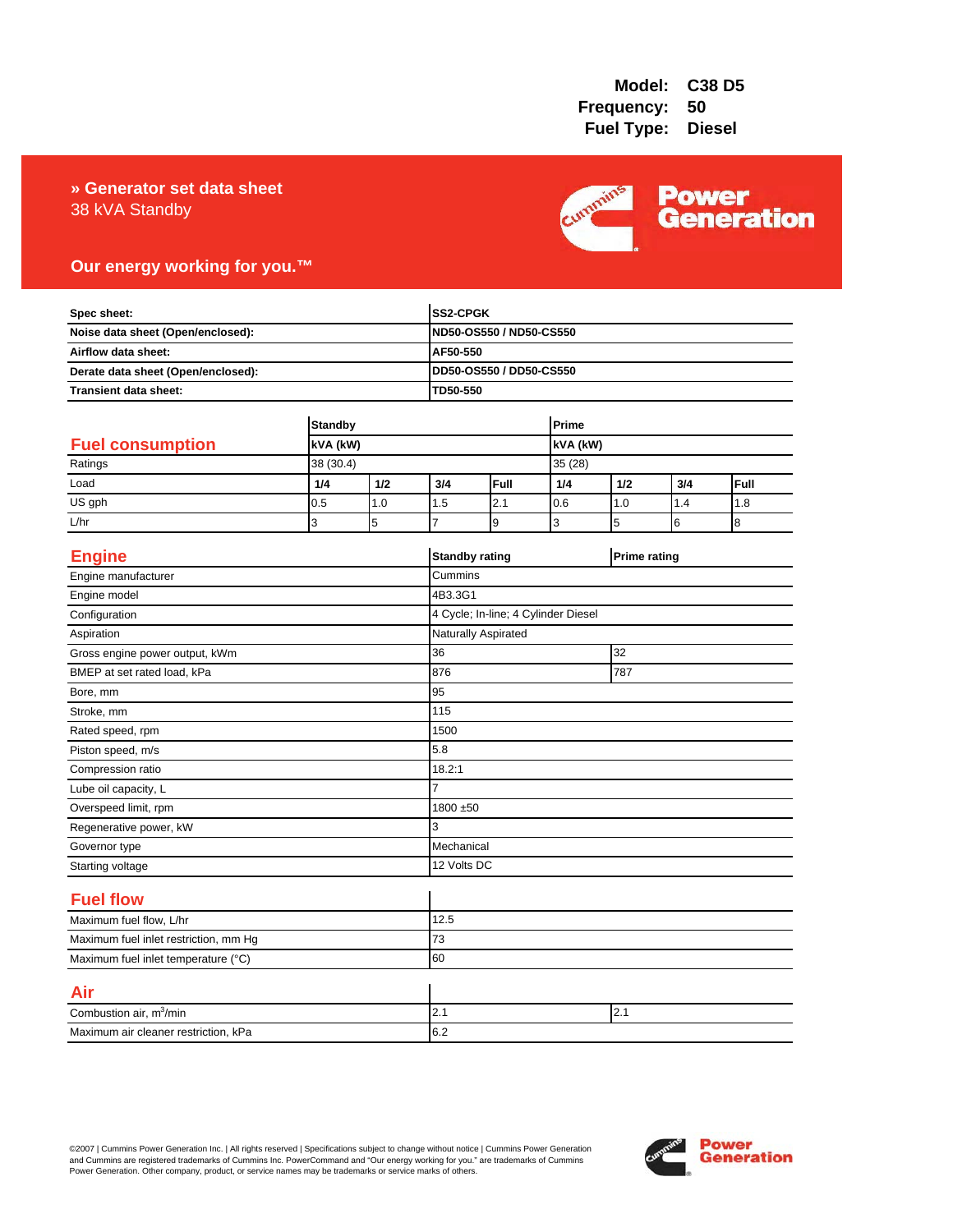| Exhaust                                   | <b>Standby rating</b> | <b>Prime rating</b> |
|-------------------------------------------|-----------------------|---------------------|
| Exhaust gas flow at set rated load, m/min | 5.7                   | I5.4                |
| Exhaust gas temperature, C                | 498                   | 448                 |
| Maximum exhaust back pressure, kPa        | 10.2                  |                     |

 $\overline{\phantom{a}}$ 

### **Standard set-mounted radiator cooling**

| Ambient design, C                                 | 50   |      |
|---------------------------------------------------|------|------|
| Fan load, KW <sub>m</sub>                         | 10.7 |      |
| Coolant capacity (with radiator), L               | 9.1  |      |
| Cooling system air flow, m3/min @ 12.7mmH2O       | 0.92 |      |
| Total heat rejection, BTU/min                     | 1230 | 1180 |
| Maximum cooling air flow static restriction mmH2O | 12.7 |      |

# **Open set derating factors kVA (kW)**

Note: Standard open genset options running at 400V, 150m above sea level. For enclosed product derates, please refer to datasheet - DD50- CS550.

|                     | $27^{\circ}$ C | 40°C        | 45°C        | $150^{\circ}$ C | 55°C   |
|---------------------|----------------|-------------|-------------|-----------------|--------|
| <b>Standby</b>      | 38 (30.4)      | 38 (30.4)   | 37.9(30.3)  | 36.6(29.3)      | 35(28) |
| Prime               | 34.4 (27.5)    | 34.4 (27.5) | 34.3 (27.4) | 33.4 (26.7)     | 30(24) |
| Weights*            |                |             | Open        | <b>Enclosed</b> |        |
| Unit dry weight kgs |                |             | 640         | 964             |        |

| Unit dry weight kgs      | 640 | 964  |
|--------------------------|-----|------|
| Unit wet weight kgs<br>ັ | 705 | 1029 |
|                          |     |      |

\* Weights represent a set with standard features. See outline drawing for weights of other configurations

| <b>Dimensions</b>                | Lenath | <b>Width</b> | <b>Height</b> |
|----------------------------------|--------|--------------|---------------|
| Standard open set dimensions     | 1753   | 930          | 1256          |
| Enclosed set standard dimensions | 2244   | 969          | 1575          |

## **Genset outline**

#### **Open set**



#### **Enclosed set**



Outlines are for illustrative purposes only. Please refer to the genset outline drawing for an exact representation of this model.

©2007 | Cummins Power Generation Inc. | All rights reserved | Specifications subject to change without notice | Cummins Power Generation and Cummins are registered trademarks of Cummins Inc. PowerCommand and "Our energy working for you." are trademarks of Cummins<br>Power Generation. Other company, product, or service names may be trademarks or service marks o